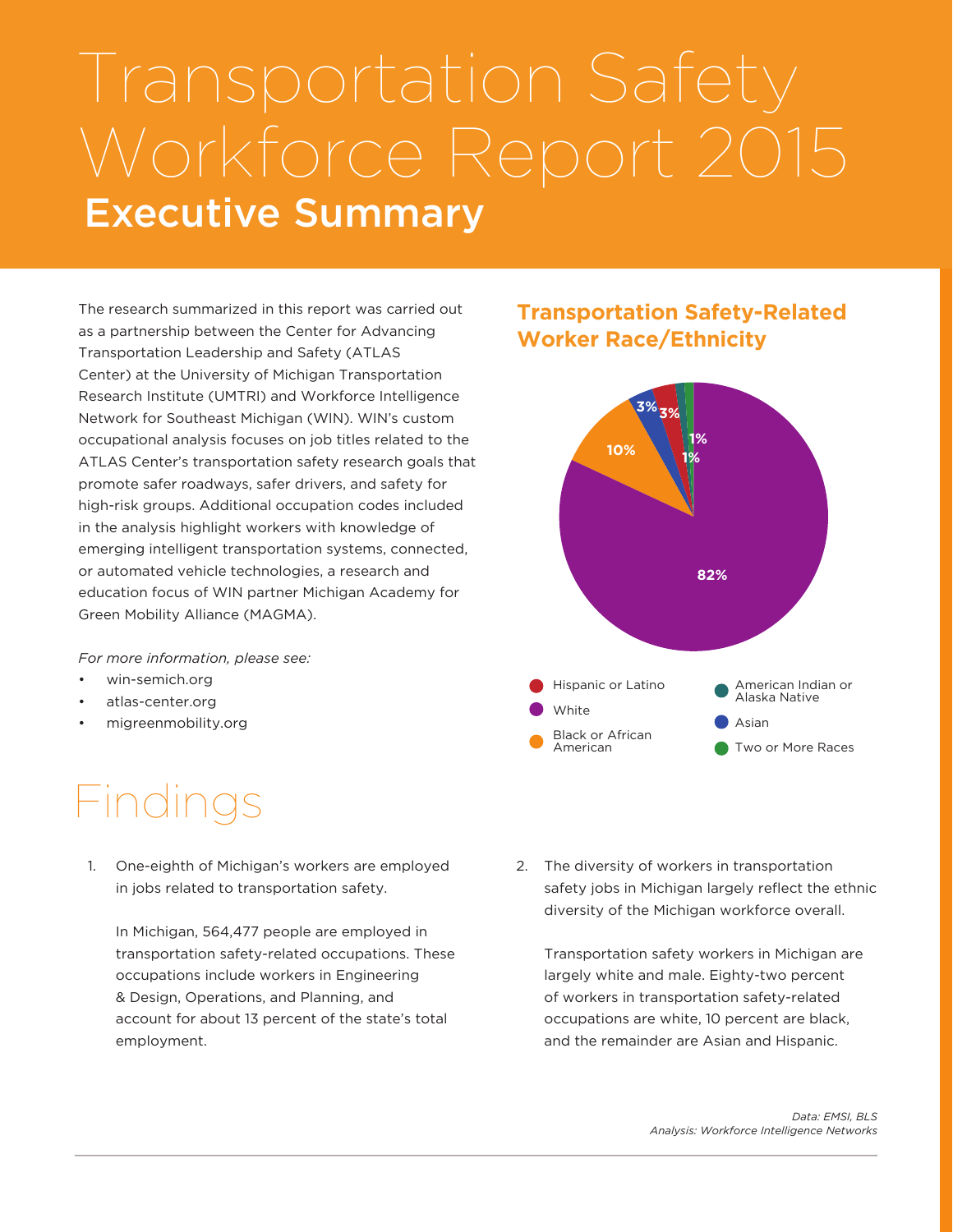3. Too few young workers are entering transportation safety occupations, signaling a future long-run worker shortage.

Twenty percent of transportation safety workers in Michigan are over 55 today. This means that 112,895

### **Transportation Safety-Related Worker Age Demographics**



transportation safety-related workers will have to be replaced over the next 10 years. Workers under the age of 24 represent only 9 percent of the transportation safety-related workforce in the state.

4. The top two most in-demand transportation safety-related workers in Michigan reflect both the traditional and changing nature of the field.

Heavy and tractor-trailer truck drivers are the most in-demand transportation workers in Michigan while the second most in-demand workers are software developers. Truck drivers are a more traditional transportationrelated occupation yet still heavily in-demand by companies. Software developers are not traditionally related to transportation safety but as transportation systems become more automated, computerized, and connected, employers require a technical workforce trained in computer science and coding.

#### **Transportation Safety-Related Employment by Sub-group**

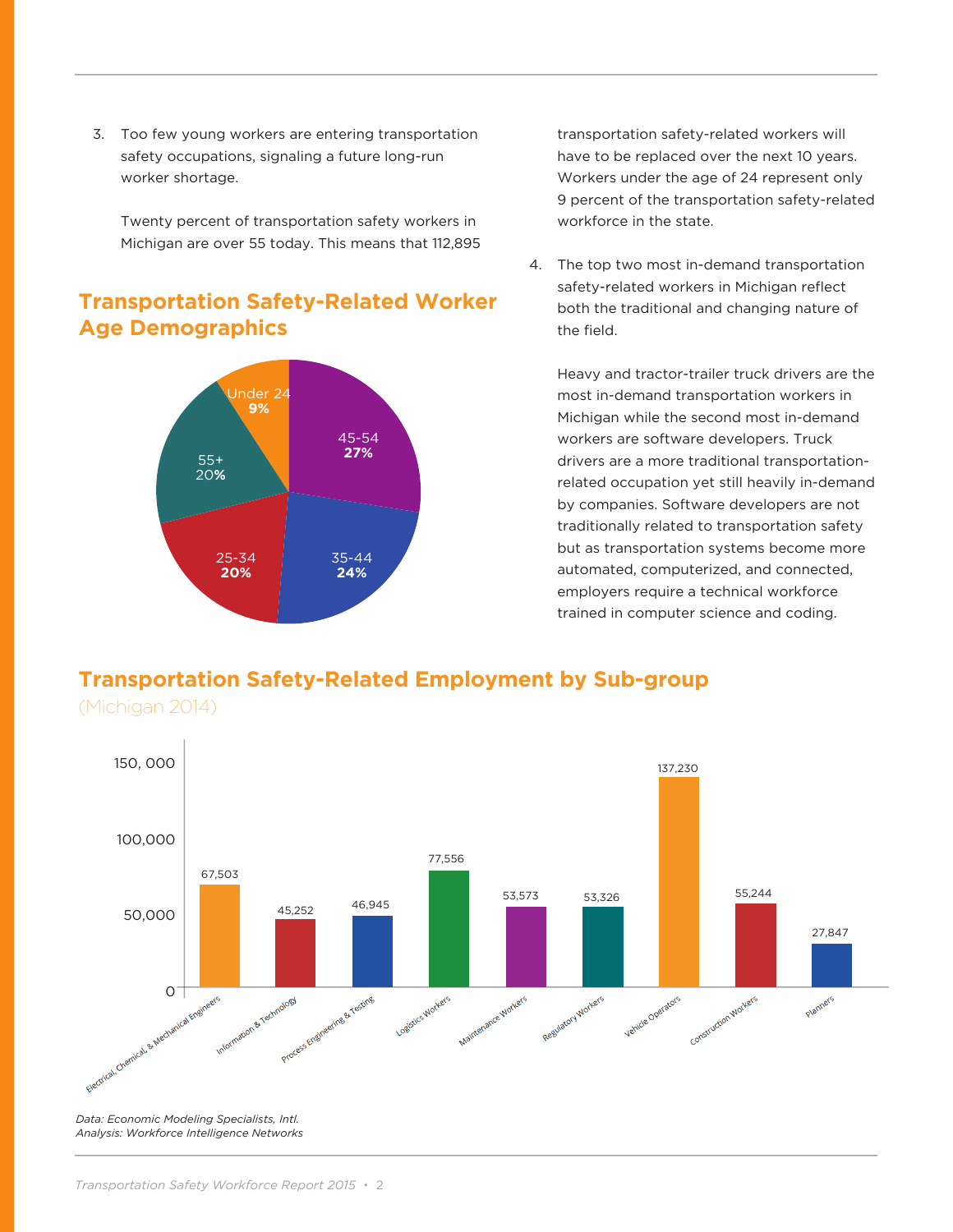5. Vehicle operator, logistics worker, and engineering occupation sub-groups employ 50 percent of the transportation-safety workforce in Michigan.

Half of Michigan's transportation safety-related workforce is comprised of vehicle operators, logistics workers, or engineers. These three occupation sub-groups represent the workers moving goods and people on roads, bridges, and other byways, those coordinating the movement of goods and people, and those designing the vehicles to move goods and people.

6. The gap between worker supply and demand is greatest for the top two in-demand occupations; heavy and tractor-trailer truck drivers and software developers.

Data on demand and credentials related to truck drivers and software developers indicate both a current workforce gap and looming one in the future. These two areas are the most in-demand by companies yet have some of the lowest degree and credential completion rates. More programs and innovative ways to train workers are needed to fill these gaps.

### **Transportation Safety-Related Supply-Demand Highest Job Postings and Related Grads**



*Data: EMSI, Burning Glass Analysis: Workforce Intelligence Networks*